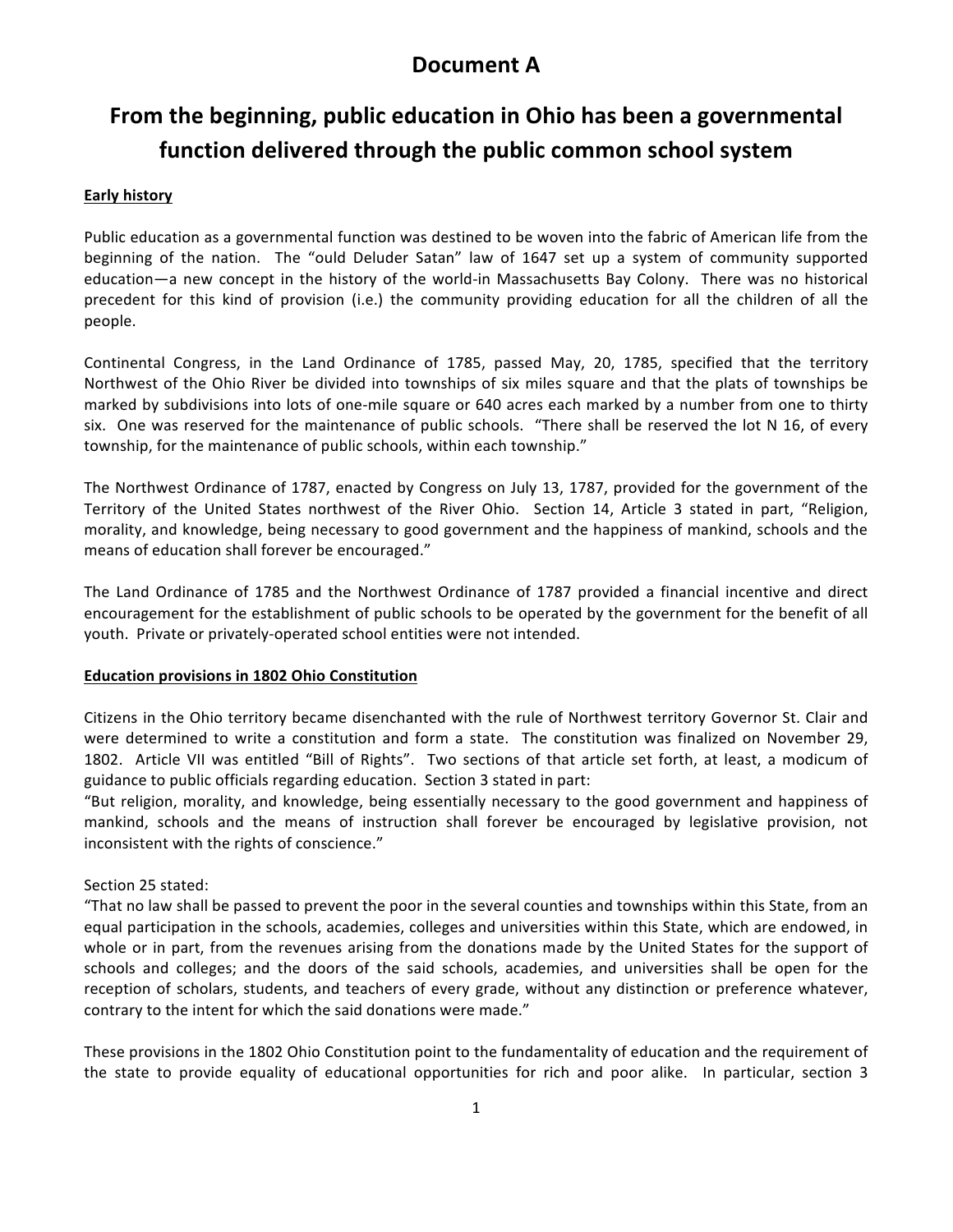required that education be encouraged "by legislative provision." Education from the beginning of statehood was a function of government.

These provisions for education in the Ohio Constitution were somewhat idealistic for that era. Children from poor families had little or no opportunities for education. Many people believed that only the upper class needed to be educated and that those who provided the labor needed no formal schooling. But these provisions set the stage for a promise to bring real life to the American dream of a good and just society. The absence of such dream would cause citizens to fall for such evils as Fascism, Nazism or Communism.

#### **Campaign for universal free public education**

After the American Revolution, a few people emerged that imagined education for all children regardless of wealth or social status. These ideas were not particularly popular. A society which had not placed the importance on education for the masses was not readily amenable to such revolutionary ideas. But selfgovernment, on a broad scale, had never been tried and advocates for such understood the nexus between selfgovernment and universal education.

The proponents of free universal education were not easily dissuaded from their vision. They viewed education as a benefit to society as well as to the individual. They reasoned that education was essential for democracy to flourish and sustain itself. One of the early and most persuasive advocates for the idea of free, universal common schools was Thomas Jefferson, himself a man of privilege. He did not wish to limit the privilege of education to a few, but desired it for all.

"I think by far the most important bill in our whole code, is that for the diffusion of knowledge among the people. No other sure foundation can be devised for the preservation of freedom and happiness... Preach, my dear Sir, a crusade against ignorance; establish and improve the law for educating the common people." These words were written by Thomas Jefferson to George Wythe from Paris in the summer of 1786. He also wrote, "...it is safer to have the whole people respectably enlightened than a few in a high state of science and the many in ignorance. The last is the most dangerous state in which a nation can be. The nations and governments of Europe are so many proofs of it."

Jefferson indicated that education for all is an absolute necessity as a means of dealing with powers assigned to government. He states, "I know of no safe depository of the ultimate powers of society but the people themselves. If we think them not enlightened enough to exercise their control with wholesome discretion, the remedy is not to take it from them, but to inform their discretion by education."

Jefferson was never dissuaded from his vision.

Jefferson had a vision of every child receiving a basic education in free public schools. He was confident that it was the only way a democracy could survive. That was a difficult challenge in a state where a class society had developed, and where wealthy landowners felt little need to educate the children of the working class, let alone the slaves.

John Adams, U.S. President, weighed in on the idea of free universal education in a letter to John Jebb in 1785: "The whole people must take upon themselves the education of the whole people and be willing to bear the expense of it. There should not be district of one mile square, without a school in it, not founded by a charitable individual, but maintained at the public expense of the people themselves."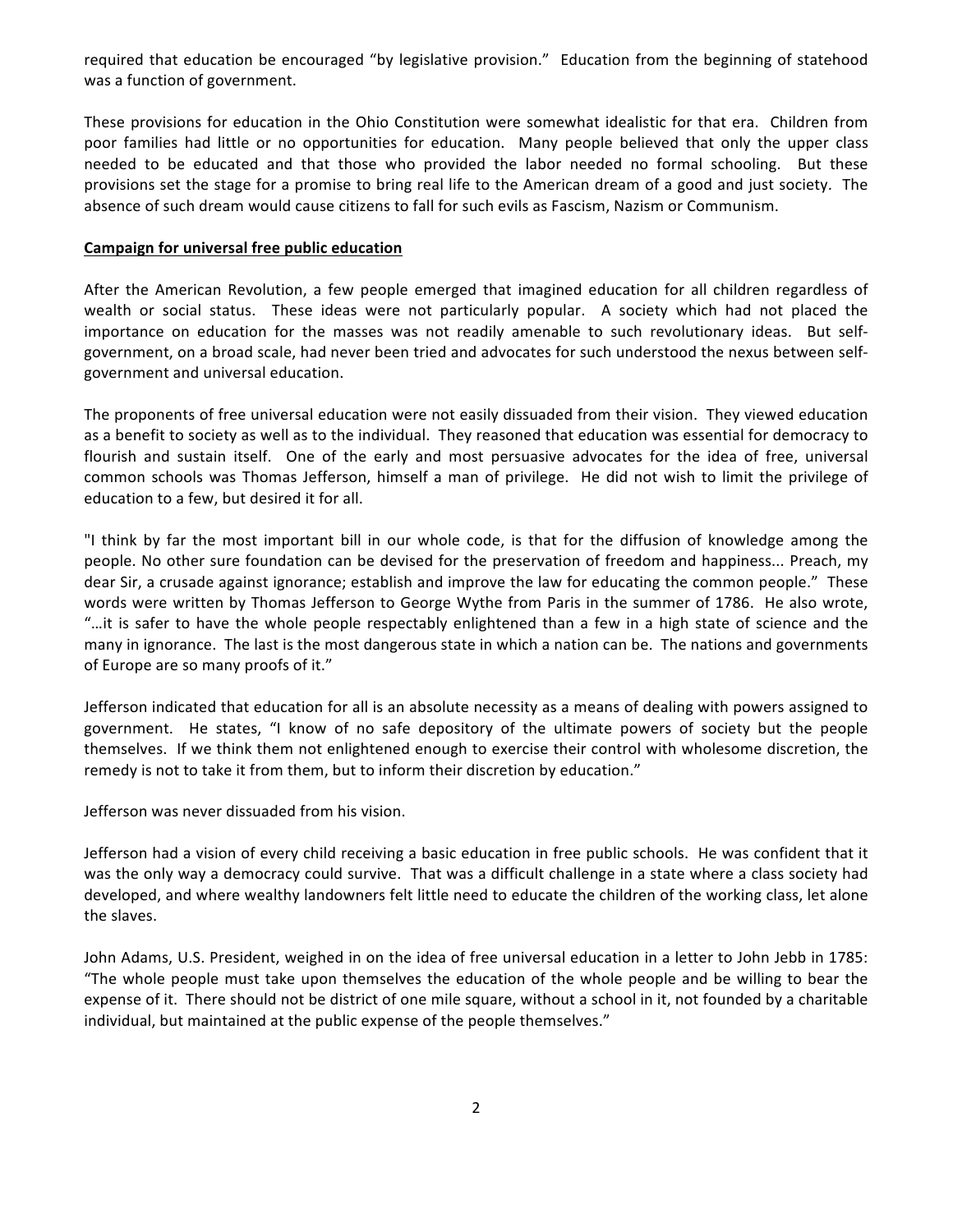Adams and Jefferson considered education to be a public good. They saw the connection between public education and democracy. But the idea of free, universal education--the public common school--took root slowly.

The idea of the "more perfect union" was possibly just an ideal, a dream when that language was penned. In 1789, the differences in geography, heritage and customs were greater than the ties that united them. How could these gaps be bridged? How could the millions of immigrants become Americanized-a creation of unity out of diversity? How could a "government of the people, by the people and for the people" be perfected and sustained?

The only answer for all of the questions above is the governmental provision for a free, universal public education system-the public common school system.

#### **Ohio legislature slow to act on free universal education**

Section 3 of the 1802 Ohio Constitution remained a dead letter, however, until Ephrain Cutler, a delegate to the first constitutional convention and a member of the General Assembly, introduced a resolution in December 1819 to require the General Assembly to support and encourage schools and the means of education. But the resolution died aborning.

The Ohio legislature, via land set aside in each township for maintenance of public schools, was entrusted with an enormous asset for the financing of a government school system. Land was cheap in 1803 but there was not much money available. There was no organized advocacy for public education. The legislature was not equipped to efficiently and effectively manage the school lands. There was no state agency assigned to provide consistent oversight to the process.

In the early years, Ohio was a frontier community, settled by self-reliant people, determined to solve their own problems, including education. The tradition of local initiative and local control was inherent in the civic and political fabric of the new state. Ohioans came from various regions including-Kentucky, Maryland, New England, and Virginia and thus had no common education heritage. However, the legislature, in 1821, appointed a schools and school lands committee. The committee proposed a commission, "whose duty it shall be to collect, digest and report to the next General Assembly a system of education for common schools."

The first general school act in 1821 provided for the establishment of school districts within townships and made property subject to taxation for schools.

The next major school act was enacted in 1825, which required townships to be divided into school districts and directors to be elected in each district. Each community was required to levy taxes for the support of the schools.

The 1825 legislation clearly established the framework for a community-managed, statewide system of public education. However, it would be another quarter century before the state constitutionalized the requirement for a thorough and efficient system of common schools.

In 1837, the Ohio legislature employed Samuel Lewis as Superintendent of Common Schools. Lewis' three year stint in Ohio advanced the implementation of the state public common school system of locally-managed school districts.

Lewis' work in Ohio was during Horace Mann's campaign to promote the common school across the nation. Mann, considered the father of the public common school, said it is the greatest discovery made by mankind.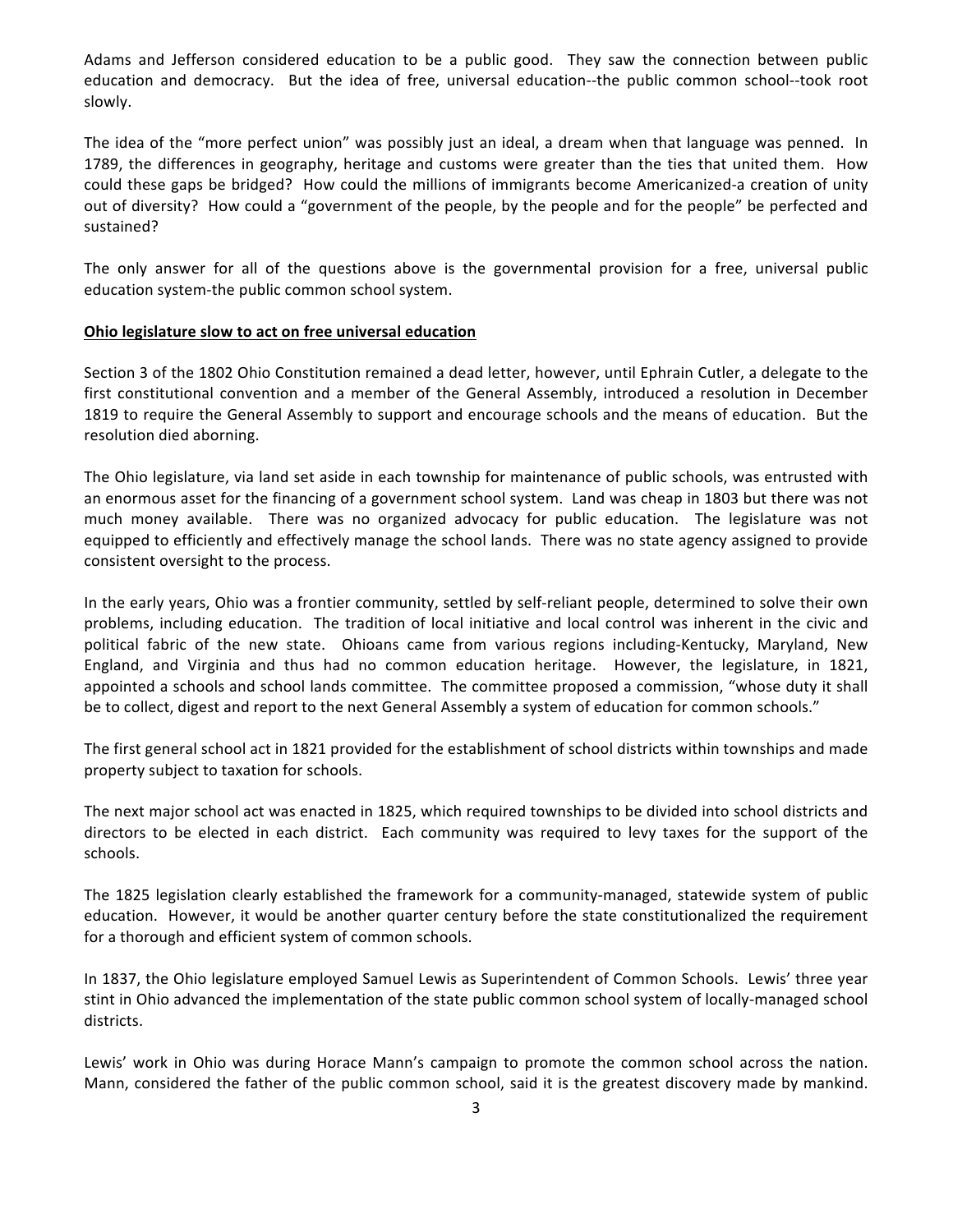The common school system was established as the system for all the children of all the people supported by taxes.

The Akron Law of 1847 provided for a city-wide system of public schools under the management of an elected board of education in Akron. This became a model for other Ohio cities.

The next push for the universal, free, government-operated system of public schools came from the delegates to the Constitutional Convention of 1850 and 1851.

#### **Thorough and efficient clause-1851 Constitution**

The education provision in the Ohio Constitution was original, not copied from other states' constitutions. West Virginia and other states, however, copied Ohio's thorough and efficient clause.[1]

For purposes of this discussion, the dictionary definition of the words "thorough and efficient" is instructive. The 1828 American Dictionary of the English Language published by S. Converse, defined thorough as: "literally, passing through or to the end; hence, complete; perfect." Therefore, thorough, as it relates to the common school system, means that the system shall be complete in all respects and marked by full detail. The system must be exhaustive and provide for full mastery.

The 1828 American Dictionary of the English Language defined efficient as: "causing effects; producing; that causes anything to be what it is. The efficient cause is that which produces; the final cause is that which is produced." Hence, efficient, as it relates to the common school system, means that the system shall be effective in that it produces results. Therefore it is the state's responsibility to determine the educational opportunities that will be available to students and the outcomes that are expected of students and school districts.

It should be noted that the constitutional convention delegates could have crafted a mandate for a mere system; or they, as other states have done, could have mandated just a thorough system or just an efficient system or just a uniform system; but instead they adopted constitutional language that requires an exhaustively complete and effective system.

#### The meaning of "common" in the constitutional provision for education

The word "common" is defined in the American Heritage Dictionary, Second College edition, 1982, as: "Belonging equally to or shared equally by two or more; joint: common interests." As applied to the system of schools, the delegates to the Constitutional Convention of 1850 and 1851 were contemplating the common good. They did not intend a mere ordinary system. Delegate Archbold said he wanted a system "as perfect as could be devised."[2]

The meaning of the term "common school" was well understood by the constitutional convention delegates. They chose the word "common" to indicate diversity of students that would be attracted to the system. During the convention debates, Delegate Archbold argued that the word "common" should be replaced with the word "useful." He stated "at the present time there is no difficulty in ascertaining what [common schools] means, but

<u> 1989 - Johann Stein, markin film yn y breninn y breninn y breninn y breninn y breninn y breninn y breninn y b</u>

 $^{[1]}$  Pauley v. Kelley, 255 SE 2<sup>nd</sup> 859, 866 (W. Va. 1979)

 $^{[2]}$  2 Debates Page 698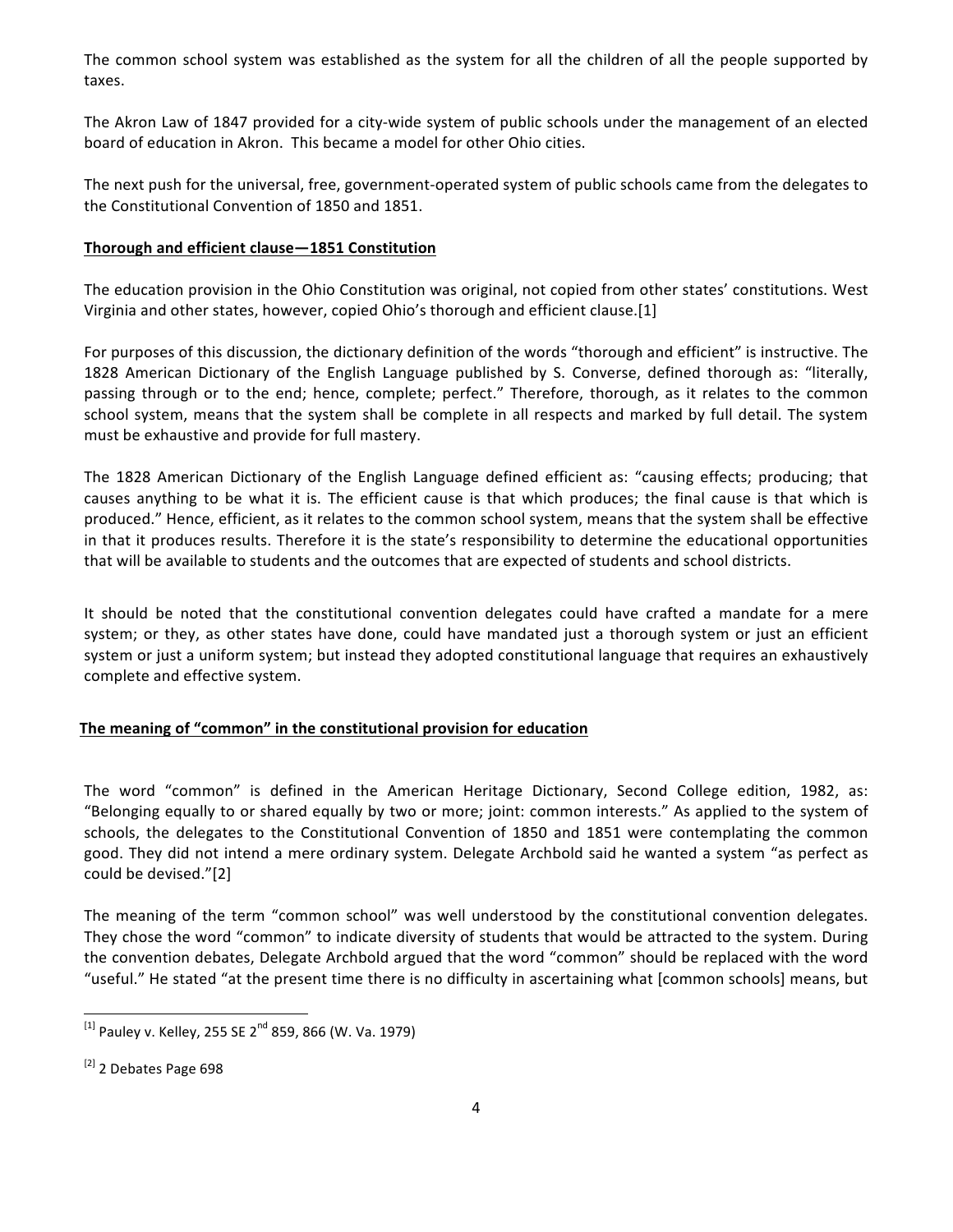the time might come when retaining its present limit of definition, it might stand in the way of further and necessary improvements in the school system." Delegate Humphreville responded: "There is little more danger of the word common being perverted than of the word "useful." Common schools in the future will be common schools--that is to say they will not be uncommon schools. They will be schools that will hold the same relation to the then state of things that the present common schools do to the present state of things." Delegate Archbold retorted, "Some bigot may arise and give a different construction to the word", to which Delegate Humphreville replied: "So some bigot may arise and give a different construction to the word useful. Difference of opinion may arise as to what is useful. Many believe that there can be no learning that is not useful. Carried to an extreme this opinion would turn every little log school house into a university."<sup>[3]</sup>

It is crystal clear that the public education provision of the 1850 and 1851 Constitutional Convention (Article VI, section 2) requires the state to ensure a high quality public common school system available to all. It is also very clear that the current system does not meet the constitutional standard of thorough and efficient. The inequities and inadequacies are conspicuous.

### **The 1912 education amendments**

The delegates to the Constitutional Convention of 1912 crafted an amendment passed by Ohioans that strengthened state responsibility for public education and gave additional powers to city boards of education as stated in Article VI, section 3:

Provision shall be made by law for the organization, administration and control of the public school system of the state supported by public funds: provided, that each school district embraced wholly or in part within any city shall have the power by referendum vote to determine for itself the number of members and the organization of the district board of education, and provision shall be made by law for the exercise of this power by such school districts.

(Adopted September 3, 1912.) 

Article VI, section 3 puts the onus on the state to effectively and purposefully structure, superintend and regulate the public common school system. The intent of this amendment was to require the state to further develop and advance the system.

Within 17 months from the adoption of this amendment, the following events transpired:

- The Ohio School Survey Commission was appointed; it debated the issues and issued a report.
- The School Survey Day was conducted on November 14, 1913 in the school buildings across Ohio
- The Education Congress convened in Columbus on December 5 and 6, 1913 resulting in several resolutions drafted for consideration by the legislature

#### Four major public education bills passed in February 1914

Also in 1912, Ohioans approved a constitutional amendment to establish the position of superintendent of public instruction which replaced the elective position of state commissioner of common schools. By statute, this position was attached to the governor's office.

<sup>&</sup>lt;u> 1989 - Johann Stein, markin film yn y breninn y breninn y breninn y breninn y breninn y breninn y breninn y b</u> [3] 2 Debates at pages 698 and 699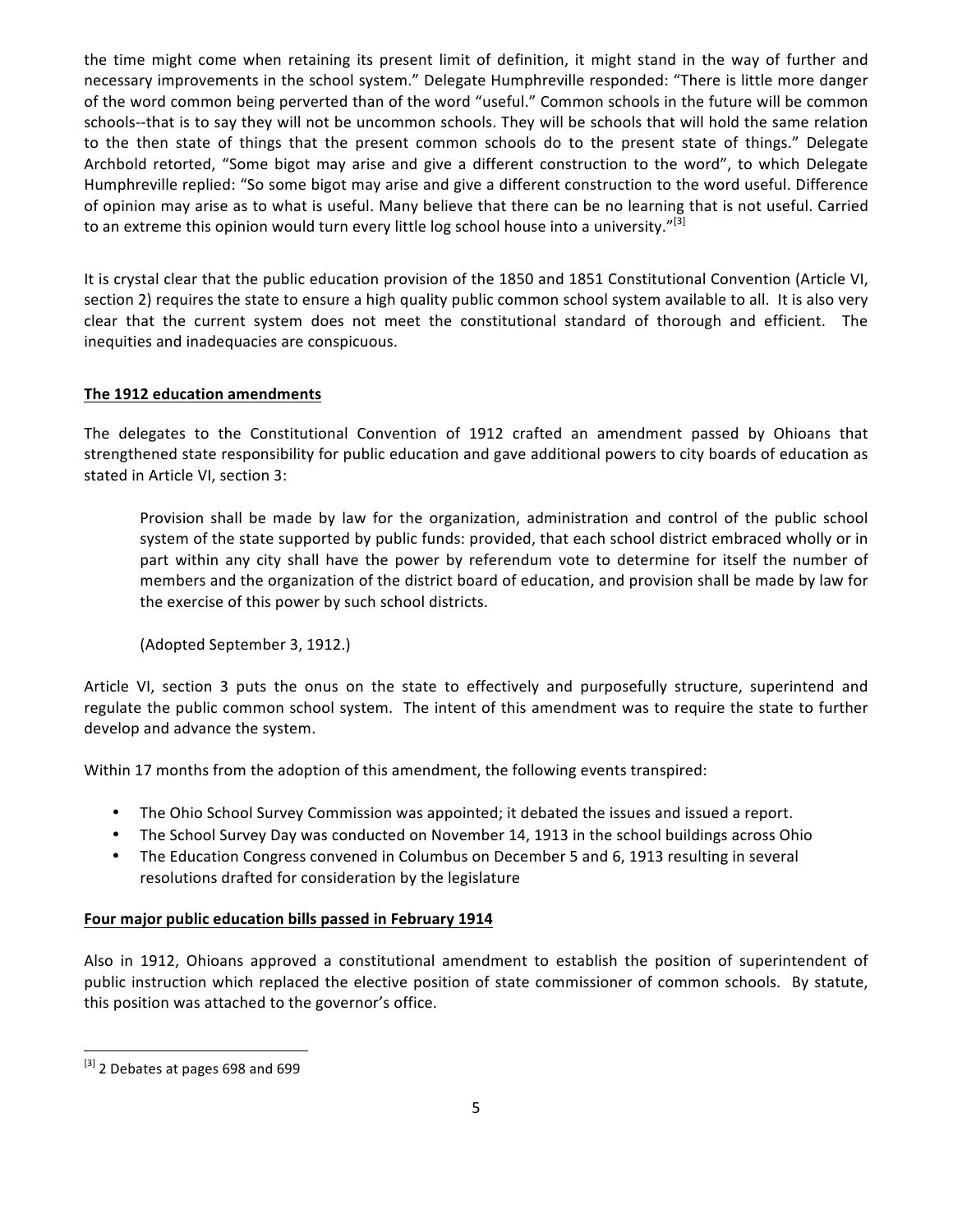In 1939, there was a failed attempt to establish a state board of education by constitutional amendment. It seems that some Ohioans envisioned a state education agency that was separated from the governor's office. Then in 1953, Ohioans supported a constitutional amendment to establish a state board of education and superintendent of public instruction to be appointed by the state board. The enabling legislation, commensurate with the intent of the supporters of the 1953 amendment, provided for an independent board a fourth branch of state government—by virtue of an elected governmental body.

Twenty years after the 1914 public school legislation, the legislature, plagued by a severe fiscal crisis in the public common school system, vigorously debated ideas about how to fix the fiscal crisis. In 1935, the legislature enacted Ohio's first school foundation program and funded it by enacting Ohio's first three-cent sales tax. 

The foundation program raised the percentage of the state's contribution to school expenditures from four to fifty. 

By the 1970s, the state's percentage had declined to thirty.

The state income tax, enacted in 1972, provided enough revenue to public schools to raise the state's percentage of contribution to school expenditures to in the range of forty three to forty five. Although the percentage has varied since then, the local contribution to public school expenditures has been fifty percent or more since Ohio statehood, with the exception of a couple years.

Another way to consider state vs. local financial support for public education is in terms of the percentage of the state General Revenue Fund appropriated for public education. Below is a graph that displays that percentage from 1975 to 2015.





From at least 1837 until the 1990s, state officials in Ohio, ever so slowly, but incrementally, sought to improve the public common school system. The system has never been perfected in the sense of meeting the constitutional mandate, but at least the focus was on the public common school system.